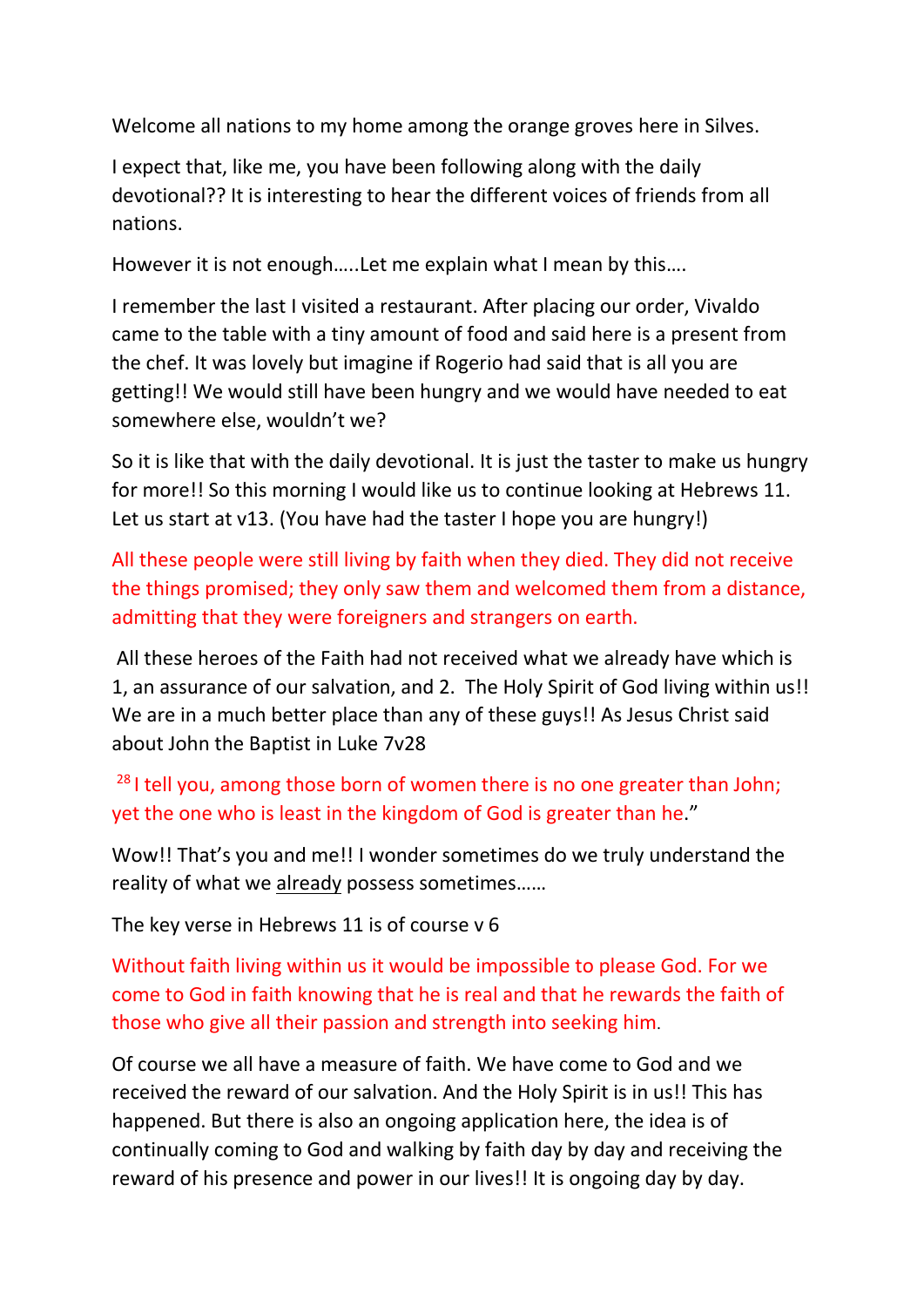As Vinu Paul said in the very first devotional, we always need faith NOW, each day, and there is only one source of faith!! Amen!! Let us look and rediscover the source of faith.

Now if we take an overview of Hebrews 11, the pattern is clear. For each act of faith or action there is the same pattern:

- 1. They have an encounter with God.
- 2. They hear his voice and receive his promises and instructions.
- 3. They believe that he is able to do what he promises!!

4. They obeyed his instructions and the outcome the miracle, etc. was in God's hands!!

So we can see a process or pattern.

The actual source of our faith then is having an encounter with God in order to hear Gods voice as he speaks to us –Romans 10v17,

## So then faith *comes* by hearing, and hearing by the word of God.

The Greek word for word here is *rhema* which means the spoken or breathed word of God or Christ The other Greek word for word is *logos. T*he logos of God is the bible, our handbook of the general will of God for believers. But God also wants to speak to us through his Holy Spirit to bring alive particular promises for us as a church or us as individuals. Beyond this he wants us to learn to hear his voice day by day.

A couple of Days ago Mary was a bit frustrated!! "How can I pursue acts of faith if I cannot even leave the house!!" I thought about this and remembered Enoch in v5. W0e know nothing about Enoch except Genesis 5v24 "He walked with God" Any acts of faith he did were secondary to this. His very life pleased God v5 Passion.

<sup>5</sup> Faith lifted Enoch from this life and he was taken up into heaven! He never had to experience death; he just disappeared from this world because God promoted him. For before he was translated to the heavenly realm his life had become a pleasure to God.<sup>[1]</sup>

A life surrendered to God but focused on and lived in the daily presence of God, hearing God speaking to us, "chatting" father to son or daughter, that is our highest goal. Think of Adam & Eve walking in the garden before the fall.